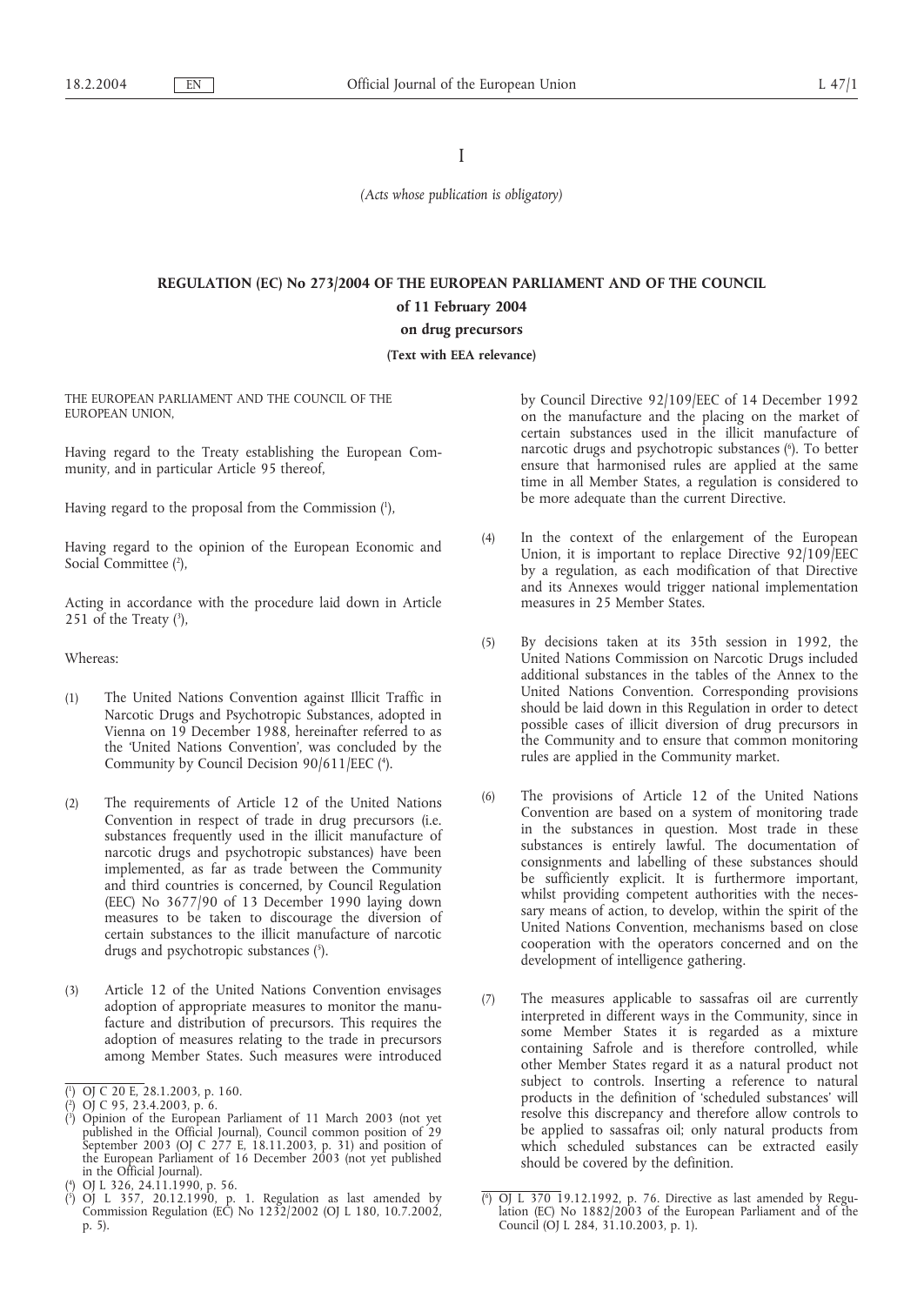- (8) Substances commonly used in the illicit manufacture of narcotic drugs or psychotropic substances should be listed in an Annex.
- (9) It should be ensured that the manufacture or use of certain scheduled substances listed in Annex I is subject to possession of a licence. In addition, the supply of such substances should be permitted only where the persons to whom they are to be supplied are holders of a licence and have signed a customer declaration. The detailed rules concerning the customer declaration should be laid down in Annex III.
- (10) Measures should be adopted to encourage operators to notify the competent authorities of suspect transactions involving scheduled substances listed in Annex I.
- (11) Measures should be adopted in order to guarantee better control of intra-Community trade in scheduled substances listed in Annex I.
- (12) All transactions leading to the placing on the market of scheduled substances of categories 1 and 2 of Annex I should be properly documented. Operators should notify the competent authorities of any suspect transactions involving the substances listed in Annex I. However, exemptions should apply to transactions involving substances of category 2 of Annex I where the quantities involved do not exceed those indicated in Annex II.
- (13) A significant number of other substances, many of them traded legally in large quantities, have been identified as precursors to the illicit manufacture of synthetic drugs and psychotropic substances. To subject these substances to the same strict controls as those listed in Annex I would present an unnecessary obstacle to trade involving licences to operate and documentation of transactions. Therefore, a more flexible mechanism at Community level should be established whereby the competent authorities in the Member States are notified of such transactions.
- (14) The introduction of a cooperation procedure is provided for in the European Union action plan against drugs approved by the European Council of Santa Maria da Feira on 19 and 20 June 2000. In order to support cooperation between the competent authorities of the Member States and the chemicals industry, in particular

with regard to substances which, although not referred to in this Regulation, might be used in the illicit manufacture of synthetic drugs and psychotropic substances, guidelines should be drawn up aimed at helping the chemical industry.

- (15) It is appropriate to make provision for the Member States to lay down rules on penalties applicable for infringement of the provisions of this Regulation. Given that the trade in drug precursors may lead to the illicit manufacture of synthetic drugs and psychotropic substances, Member States should be free to choose the most dissuasive penalties available under their national legislation.
- (16) The measures necessary for the implementation of this Regulation should be adopted in accordance with Council Decision 1999/468/EC of 28 June 1999 laying down the procedures for the exercise of implementing powers conferred on the Commission (1).
- (17) Since the objectives of this Regulation, namely the harmonised monitoring of the trade in drug precursors and the avoidance of its diversion to the illicit manufacture of synthetic drugs and psychotropic substances, cannot be sufficiently achieved by the Member States and can therefore, by reason of the international and changeable nature of such trade, be better achieved at Community level, the Community may adopt measures, in accordance with the principle of subsidiarity as set out in Article 5 of the Treaty. In accordance with the principle of proportionality, as set out in that Article, this Regulation does not go beyond what is necessary in order to achieve those objectives.
- (18) Council Directive 92/109/EEC, Commission Directives 93/46/EEC (2), 2001/8/EC (3) and 2003/101/EC (4) and Commission Regulations (EC) No  $1485/96$  ( $\bar{5}$ ) and (EC) No 1533/2000 (6 ) should be repealed,

<sup>(</sup> 1 ) OJ L 184, 17.7.1999, p. 23.

<sup>(</sup> 2 ) Commission Directive 93/46/EEC of 22 June 1993 replacing and modifying the Annexes to Council Directive 92/109/EEC on the manufacture and placing on the market of certain substances used in the illicit manufacture of narcotic drugs and psychotropic substances (OJ L 159, 1.7.1993, p. 134).

<sup>(</sup> 3 ) Commission Directive 2001/8/EC of 8 February 2001 replacing Annex I to Council Directive 92/109/EEC on the manufacture and placing on the market of certain substances used in the illicit manufacture of narcotic drugs and psychotropic substances (OJ L 39, 9.2.2001, p. 31).

<sup>(</sup> 4 ) Commission Directive 2003/101/EC of 3 November 2003 amending Council Directive 92/109/EEC on the manufacture and placing on the market of certain substances used in the illicit manufacture of narcotic drugs and psychotropic substances (OJ L 286, 4.11.2003, p. 14).

<sup>(</sup> 5 ) Commission Regulation (EC) No 1485/96 of 26 July 1996 laying down detailed rules for the application of Council Directive 92/109/ EEC, as regards customer declarations of specific use relating to certain substances used in the illicit manufacture of narcotic drugs and psychotropic substances (OJ L 188, 27.7.1996, p. 28). Regulation as amended by Regulation (EC) No 1533/2000 (OJ L 175, 14.7.2000, p. 75).

<sup>(</sup> 6 ) Commission Regulation (EC) No 1533/2000 of 13 July 2000 amending Regulation (EC) No 1485/96 laying down detailed rules for the application of Council Directive 92/109/EEC, as regards customer declarations of specific use relating to certain substances used in the illicit manufacture of narcotic drugs and psychotropic substances.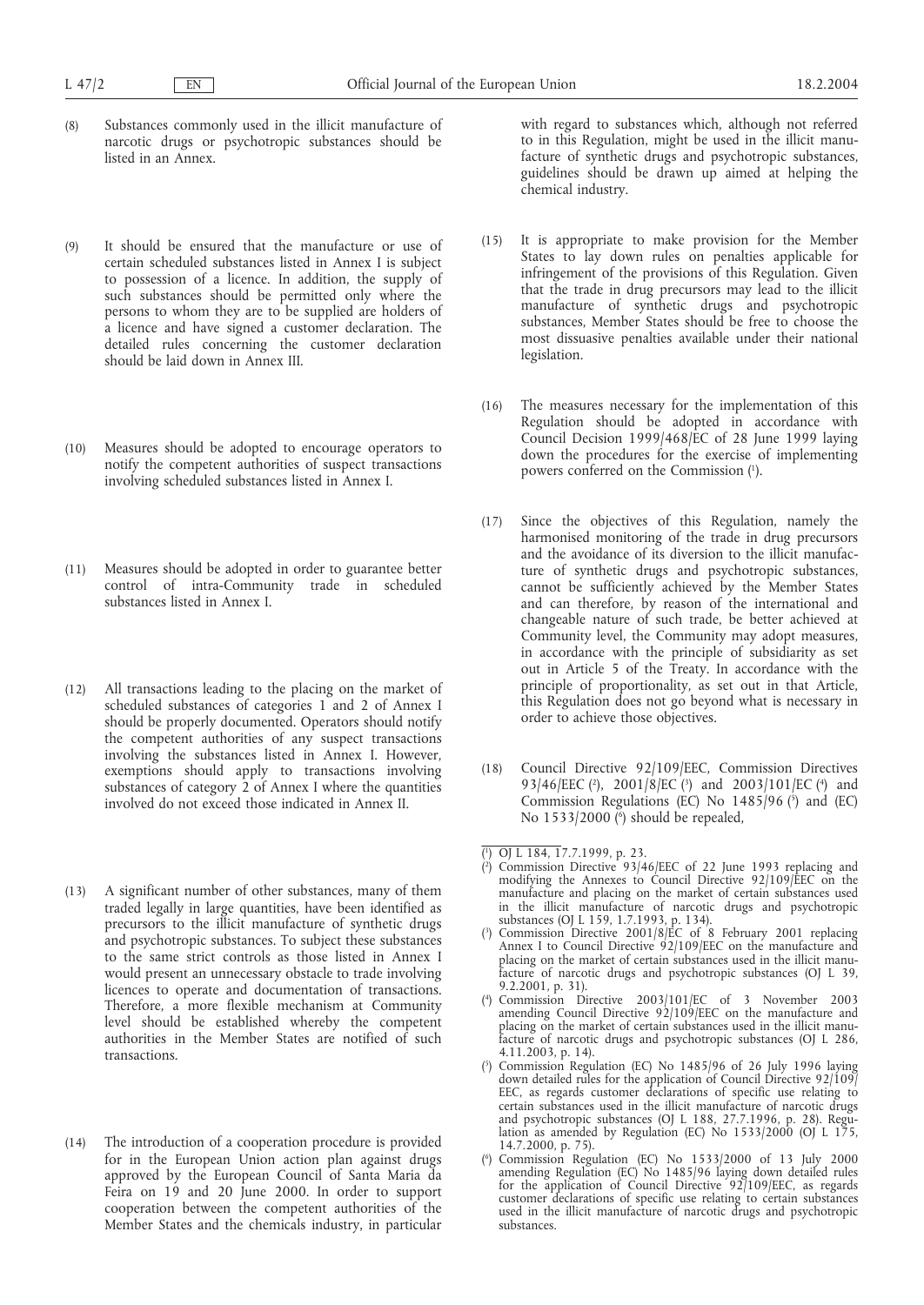HAVE ADOPTED THIS REGULATION:

# *Article 1*

# **Scope and objectives**

This Regulation establishes harmonised measures for the intra-Community control and monitoring of certain substances frequently used for the illicit manufacture of narcotic drugs or psychotropic substances with a view to preventing the diversion of such substances.

# *Article 2*

#### **Definitions**

For the purposes of this Regulation the following definitions shall apply:

- (a) 'scheduled substance' means any substance listed in Annex I, including mixtures and natural products containing such substances. This excludes medicinal products as defined by Directive 2001/83/EC of the European Parliament and of the Council of 6 November 2001 on the Community code relating to medicinal products for human use (1), pharmaceutical preparations, mixtures, natural products and other preparations containing scheduled substances that are compounded in such a way that they cannot be easily used or extracted by readily applicable or economically viable means;
- (b) 'non-scheduled substance' means any substance which, although not listed in Annex I, is identified as having been used for the illicit manufacture of narcotic drugs or psychotropic substances;
- (c) 'placing on the market' means any supply, whether in return for payment or free of charge, of scheduled substances in the Community; or the storage, manufacture, production, processing, trade, distribution or brokering of these substances for the purpose of supply in the Community;
- (d) 'operator' means any natural or legal person engaged in the placing on the market of scheduled substances;
- (e) 'International Narcotics Control Board' means the Board established by the Single Convention on Narcotic Drugs, 1961, as amended by the 1972 Protocol;
- (f) 'special licence' means a licence that is granted to a particular type of operator;
- (g) 'special registration' means a registration that is made for a particular type of operator.

# *Article 3*

# **Requirements for the placing on the market of scheduled substances**

1. Operators wishing to place on the market scheduled substances of categories 1 and 2 of Annex I shall be required to appoint an officer responsible for the trade in scheduled substances, to notify the competent authorities of the name and contact details of that officer and to notify them immediately of any subsequent modification of this information. The officer shall ensure that the trade in scheduled substances conducted by the operator takes place in compliance with this Regulation. The officer shall be empowered to represent the operator and to take the decisions necessary for performing the tasks specified above.

2. Operators shall be required to obtain a licence from the competent authorities before they may possess or place on the market scheduled substances of category 1 of Annex I. Special licences may be granted by the competent authorities to pharmacies, dispensaries of veterinary medicine, certain types of public authorities or armed forces. Such special licences shall only be valid for the use of precursors within the scope of the official duties of the operators concerned.

Any operator holding a licence referred to in paragraph 2 shall supply scheduled substances of category 1 of Annex I only to natural or legal persons who hold such a licence and have signed a customer declaration as provided for in Article 4(1).

4. When considering whether to grant a licence, the competent authorities shall take into account in particular the competence and integrity of the applicant. The licence is to be refused if there are reasonable grounds for doubting the suitability and reliability of the applicant or of the officer responsible for the trade in scheduled substances. The licence may be suspended or revoked by the competent authorities whenever there are reasonable grounds for believing that the holder is no longer a fit and proper person to hold a licence, or that the conditions under which the licence was granted are no longer fulfilled.

5. Without prejudice to Article 14, the competent authorities may either limit the validity of the licence to a period not exceeding three years or may oblige the operators to demonstrate at intervals not exceeding three years that the conditions under which the licence was granted are still fulfilled. The licence shall mention the operation or operations for which it is valid, as well as the substances concerned. Special licences within the meaning of paragraph 2 shall be granted in principle for an unlimited duration but may be suspended or revoked by the competent authorities under the conditions of paragraph 4, third sentence.

6. Without prejudice to Article 6, operators engaged in the placing on the market of scheduled substances of category 2 of Annex I shall be required to register and update with the competent authorities without delay the addresses of the premises at which they manufacture or from which they trade in these substances, before placing them on the market. Pharmacies, dispensaries of veterinary medicine, certain types of public authorities or the armed forces may be made subject to a special registration. Such registrations shall be considered valid only for the use of precursors within the scope of the official duties of the operators concerned.

<sup>(</sup> 1 ) OJ L 311, 28.11.2001, p. 67. Directive as last amended by Commission Directive 2003/63/EC (OJ L 159, 27.6.2003, p. 46).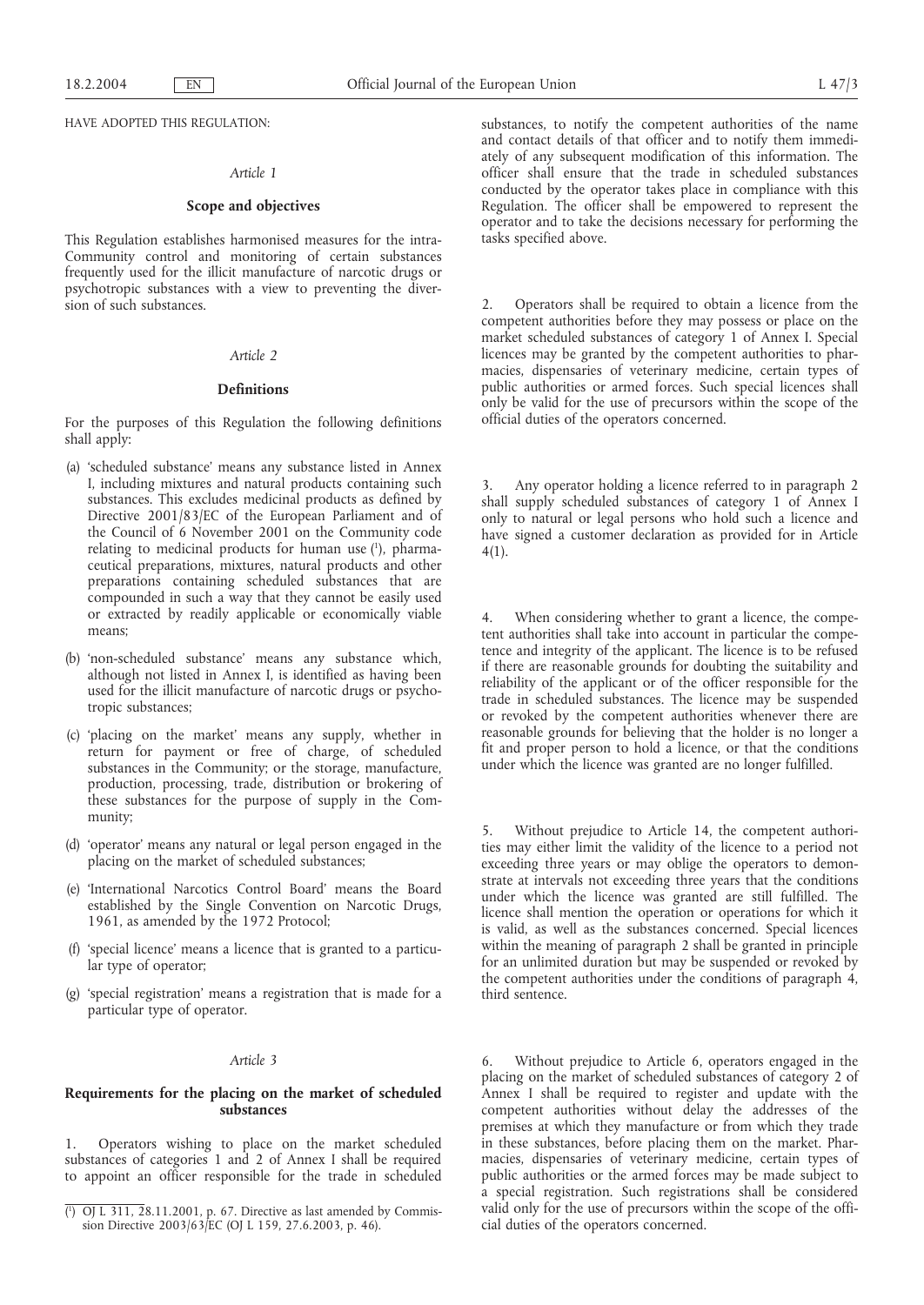7. The competent authorities may require operators to pay a fee for the application for a licence or a registration. Such fees shall be levied in a non-discriminatory way and shall not exceed the cost of processing the application.

#### *Article 4*

# **Customer declaration**

1. Without prejudice to Articles 6 and 14, any operator established within the Community who supplies a customer with a scheduled substance of categories 1 or 2 of Annex I shall obtain a declaration from the customer which shows the specific use or uses of the scheduled substances. A separate declaration shall be required for each scheduled substance. This declaration shall conform to the model set out in point 1 of Annex III. In the case of legal persons, the declaration shall be made on headed notepaper.

2. As an alternative to the above declaration for an individual transaction, an operator who regularly supplies a customer with a scheduled substance of category 2 of Annex I may accept a single declaration in respect of a number of transactions involving this scheduled substance over a period not exceeding one year, provided that the operator is satisfied that the following criteria have been met:

- (a) the customer has been supplied by the operator with the substance on at least three occasions in the preceding 12 months;
- (b) the operator has no reason to suppose that the substance will be used for illicit purposes;
- (c) the quantities ordered are consistent with the usual consumption for that customer.

This declaration shall conform to the model set out in point 2 of Annex III. In the case of legal persons, the declaration shall be made on headed notepaper.

An operator supplying scheduled substances of category 1 of Annex I shall stamp and date a copy of the declaration, certifying it to be a true copy of the original. Such copy must always accompany category 1 substances being moved within the Community and must be presented on request to the authorities responsible for checking vehicle contents during transport operations.

# *Article 5*

#### **Documentation**

1. Without prejudice to Article 6, operators shall ensure that all transactions leading to the placing on the market of scheduled substances of categories 1 and 2 of Annex I are properly documented in accordance with paragraphs 2 to 5 below. This obligation shall not apply to those operators who hold special licences or are subject to special registration pursuant to Article 3(2) and (6) respectively.

2. Commercial documents such as invoices, cargo manifests, administrative documents, transport and other shipping documents shall contain sufficient information to identify positively:

- (a) the name of the scheduled substance as given in categories 1 and 2 of Annex I;
- (b) the quantity and weight of the scheduled substance and, where a mixture or natural product is concerned, the quantity and weight, if available, of the mixture or natural product as well as the quantity and weight, or the percentage by weight, of any substance or substances of categories 1 and 2 of Annex I which are contained in the mixture;
- (c) the name and address of the supplier, distributor, consignee, and, if possible, of other operators directly involved in the transaction, as referred to in Article  $2(c)$ and (d).

3. The documentation must also contain a customer declaration as referred to in Article 4.

4. Operators shall keep such detailed records of their activities as are required to comply with their obligations under paragraph 1.

5. The documentation and records referred to in paragraphs 1 to 4 shall be kept for at least three years from the end of the calendar year in which the transaction referred to in paragraph 1 took place, and must be readily available for inspection by the competent authorities upon request.

6. The documentation may also be kept in the form of reproductions on an image medium or other data media. It must be ensured that the data stored:

- (a) match the documentation in appearance and content when made readable, and
- (b) are readily available at all times, can be made readable without delay and can be analysed by automated means for the duration of the period specified in paragraph 5.

# *Article 6*

#### **Exemptions**

The obligations according to Articles 3, 4 and 5 shall not apply to transactions involving scheduled substances of category 2 of Annex I where the quantities involved do not exceed those indicated in Annex II over a period of one year.

#### *Article 7*

## **Labelling**

Operators shall ensure that labels are affixed to scheduled substances of categories 1 and 2 of Annex I before they are supplied. The labels must show the names of the substances as given in Annex I. Operators may in addition affix their customary labels.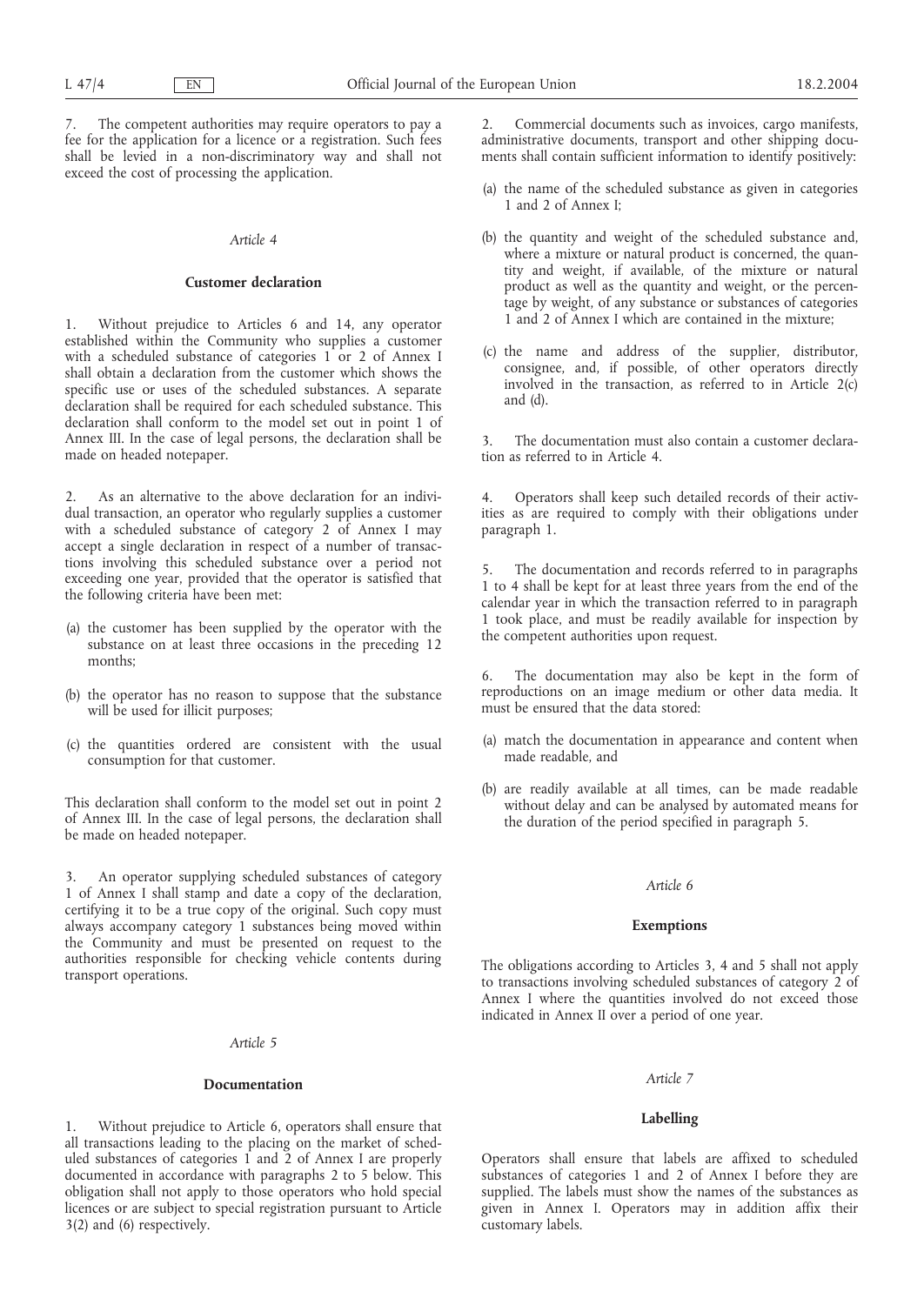#### *Article 8*

# **Notification of the competent authorities**

1. Operators shall notify the competent authorities immediately of any circumstances, such as unusual orders or transactions involving scheduled substances to be placed on the market, which suggest that such substances might be diverted for the illicit manufacture of narcotic drugs or psychotropic substances.

2. Operators shall provide the competent authorities in summary form with such information about their transactions involving scheduled substances as is specified in implementing measures adopted pursuant to Article 14.

#### *Article 9*

# **Guidelines**

1. In order to facilitate cooperation between the competent authorities, the operators, and the chemical industry, in particular as regards non-scheduled substances, the Commission shall, in accordance with the procedure referred to in Article 15(2), draw up and update guidelines to assist the chemical industry.

- 2. The guidelines shall provide in particular:
- (a) information on how to recognise and notify suspect transactions;
- (b) a regularly updated list of non-scheduled substances to enable the industry to monitor on a voluntary basis the trade in such substances;
- (c) other information which may be deemed useful.

3. The competent authorities shall ensure that the guidelines and the list of non-scheduled substances are regularly disseminated in a manner deemed appropriate by the competent authorities in accordance with the objectives of the guidelines.

# *Article 10*

# **Powers and obligations of competent authorities**

1. In order to ensure the correct application of Articles 3 to 8, each Member State shall adopt the measures necessary to enable its competent authorities to perform their control and monitoring duties, and in particular:

- (a) to obtain information on any orders for scheduled substances or operations involving scheduled substances;
- (b) to enter operators' business premises in order to obtain evidence of irregularities;
- (c) where necessary, to detain consignments that fail to comply with this Regulation.

2. The competent authorities shall respect confidential business information.

# *Article 11*

# **Cooperation between the Member States and the Commission**

1. Each Member State shall designate the competent authority or authorities responsible for ensuring the application of this Regulation and shall inform the Commission thereof.

2. For the purposes of applying this Regulation and without prejudice to Article 15, the provisions of Council Regulation (EC) No 515/97 of 13 March 1997 on mutual assistance between the administrative authorities of the Member States and cooperation between the latter and the Commission to ensure the correct application of the law on customs and agricultural matters (1 ), and in particular those on confidentiality, shall apply *mutatis mutandis*. The competent authority or authorities designated under paragraph 1 of this Article shall act as competent authorities within the meaning of Article 2(2) of Regulation (EC) No 515/97.

#### *Article 12*

# **Penalties**

The Member State shall lay down the rules on penalties applicable for infringement of the provisions of this Regulation and shall take all measures necessary to ensure that they are implemented. The penalties provided for must be effective, proportionate and dissuasive.

# *Article 13*

# **Communications from Member States**

1. To permit any necessary adjustments to the arrangements for monitoring trade in scheduled substances and non-scheduled substances, the competent authorities in each Member State shall each year communicate to the Commission all information on the implementation of the monitoring measures laid down in this Regulation, in particular as regards substances frequently used for the illicit manufacture of narcotic drugs or psychotropic substances and methods of diversion and illicit manufacture.

2. A summary of the communications made pursuant to paragraph 1 shall be submitted by the Commission to the International Narcotics Control Board in accordance with Article 12(12) of the United Nations Convention and in consultation with the Member States.

# *Article 14*

## **Implementation**

Where necessary, the following measures for the implementation of this Regulation shall be adopted in accordance with the procedure referred to in Article 15(2):

- (a) determination of the requirements and conditions for the granting of the licence as provided for in Article 3 and the details pertaining to the licence;
- (b) determination, whenever necessary, of the conditions which shall apply to the documentation and labelling of mixtures and preparations containing substances listed in Annex I, as provided for in Articles 5 to 7;

<sup>(</sup> 1 ) OJ L 82, 22.3.1997, p. 1. Regulation as amended by Regulation (EC) No 807/2003 (OJ L 122, 16.5.2003, p. 36).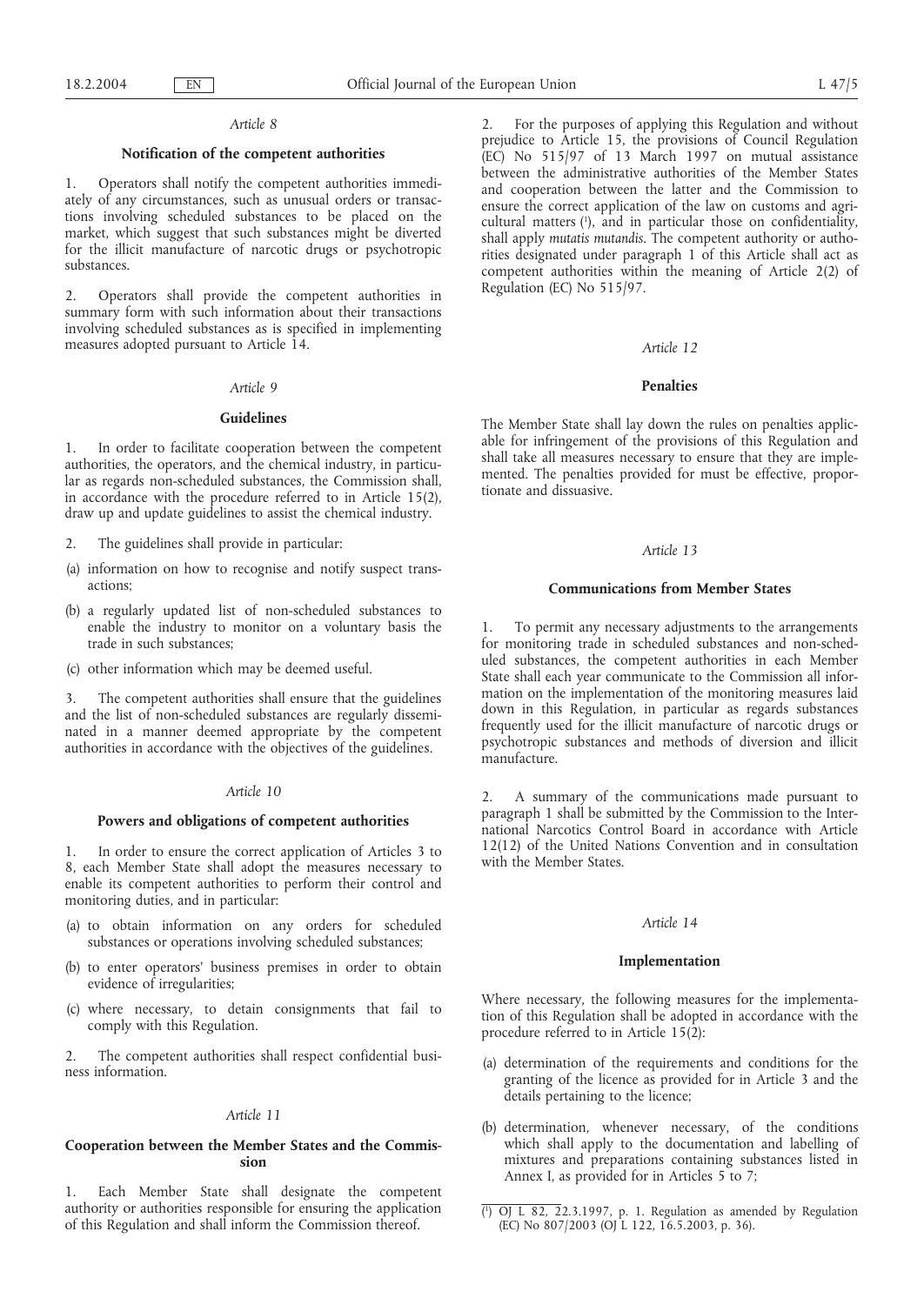- (c) any amendments to Annex I made necessary by amendments to the tables in the Annex to the United Nations Convention;
- (d) amendments to the thresholds set in Annex II;
- (e) determination of the requirements and conditions for customer declarations referred to in Article 4, as well as the detailed rules concerning their use. This shall include rules on how to provide customer declarations in electronic form, where appropriate;
- (f) other measures needed for the efficient implementation of this Regulation.

# *Article 15*

# **Committee**

1. The Commission shall be assisted by the committee set up by Article 10 of Regulation (EEC) No 3677/90.

Where reference is made to this paragraph, Articles 4 and 7 of Decision 1999/468/EC shall apply, having regard to the provisions of Article 8 thereof.

The period laid down in Article 4(3) of Decision 1999/468/EC shall be set at three months.

3. The Committee shall adopt its Rules of Procedure.

#### *Article 16*

# **Information about measures adopted by Member States**

Each Member State shall inform the Commission of the measures it adopts pursuant to this Regulation, and in particular of the measures adopted pursuant to Articles 10 and 12. They shall also notify any subsequent amendments thereof.

The Commission shall communicate this information to the other Member States. It shall evaluate the implementation of the Regulation three years after its entry into force.

# *Article 17*

## **Repeals**

1. Council Directive 92/109/EEC, Commission Directives 93/46/EEC, 2001/8/EC and 2003/101/EC and Commission Regulations (EC) No 1485/96 and (EC) No 1533/2000 are hereby repealed.

2. References to the repealed directives or regulations shall be construed as being made to this Regulation.

3. The validity of any register established, any licences granted and any customer declarations issued under the repealed directives or regulations shall not be affected.

#### *Article 18*

# **Entry into force**

This Regulation shall enter into force on 18 August 2005, except for Articles 9, 14 and 15, which shall enter into force on the day of publication of this Regulation in the *Official Journal of the European Union*, in order to permit the adoption of the measures provided for in those Articles. Such measures shall enter into force at the earliest on 18 August 2005.

This Regulation shall be binding in its entirety and directly applicable in all Member States.

Done at Strasbourg, 11 February 2004.

*For the European Parliament The President* P. COX

*For the Council The President* M. McDOWELL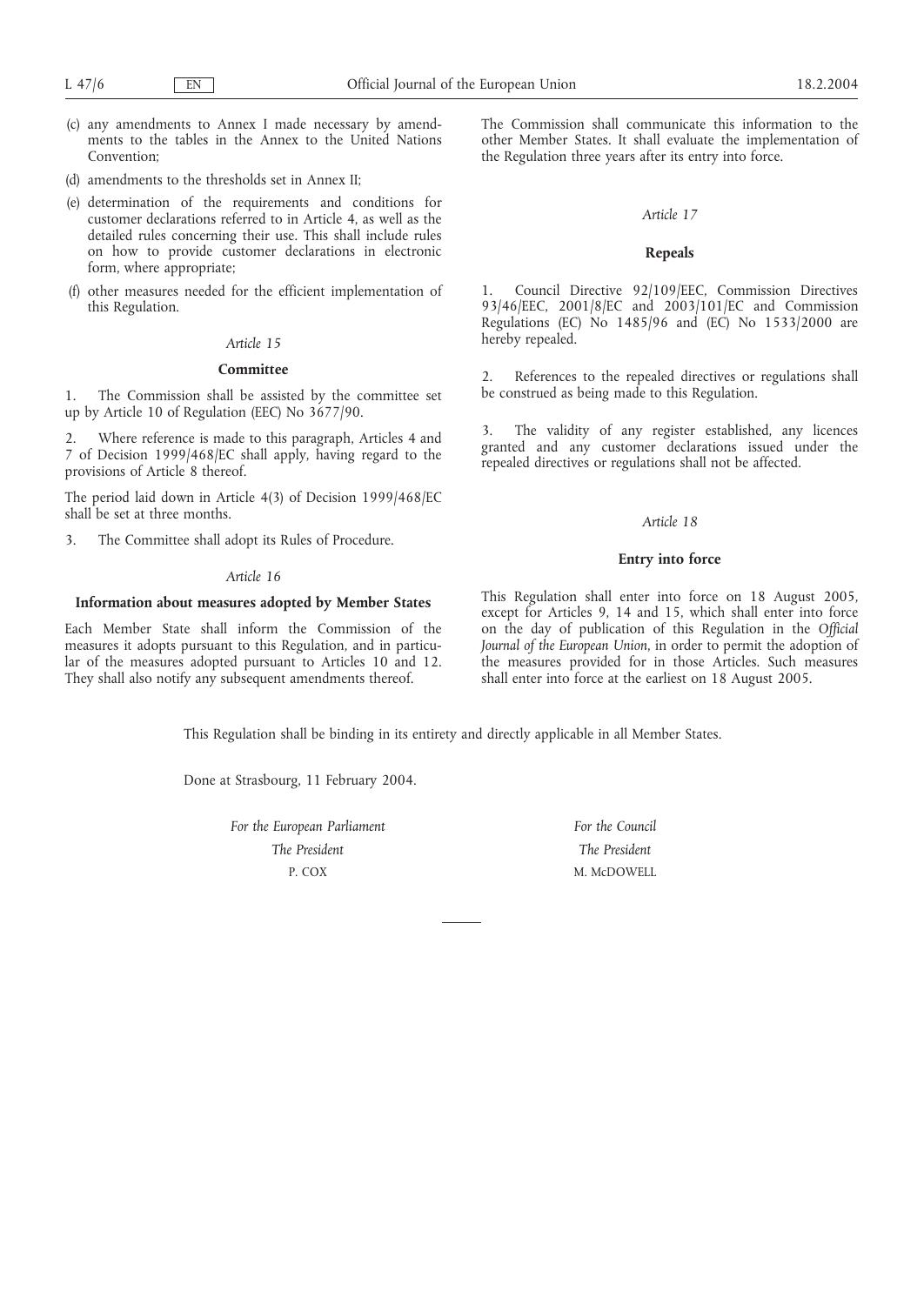# *ANNEX I*

## **Scheduled substances within the meaning of Article 2(a)**

# CATEGORY 1

| Substance                                 | CN designation<br>(if different)            | CN code (1)   | CAS No $(2)$   |
|-------------------------------------------|---------------------------------------------|---------------|----------------|
| 1-phenyl-2-propanone                      | Phenylacetone                               | 2914 31 00    | $103 - 79 - 7$ |
| N-acetylanthranilic acid                  | 2-acetamidobenzoic acid                     | 2924 23 00    | $89 - 52 - 1$  |
| $Isosafrol$ (cis + trans)                 |                                             | 2932 91 00    | $120 - 58 - 1$ |
| 3,4-methylenedioxyphenyl-<br>propan-2-one | $1-(1, 3-Benzodioxol-5-$<br>yl)propan-2-one | 2932 92 00    | 4676-39-5      |
| Piperonal                                 |                                             | 2932 93 00    | $120 - 57 - 0$ |
| Safrole                                   |                                             | 2932 94 00    | $94 - 59 - 7$  |
| Ephedrine                                 |                                             | 2939 41 00    | $299 - 42 - 3$ |
| Pseudoephedrine                           |                                             | 2939 42 00    | $90 - 82 - 4$  |
| Norephedrine                              |                                             | ex 2939 49 00 | 14838-15-4     |
| Ergometrine                               |                                             | 2939 61 00    | $60 - 79 - 7$  |
| Ergotamine                                |                                             | 2939 62 00    | $113 - 15 - 5$ |
| Lysergic acid                             |                                             | 2939 63 00    | $82 - 58 - 6$  |

The stereoisomeric forms of the substances listed in this category not being cathine (3), whenever the existence of such forms is possible.

The salts of the substances listed in this category, whenever the existence of such salts is possible and not being the salts of cathine.

( 1) OJ L 290, 28.10.2002, p. 1.

( 2) The CAS No is the 'chemical abstracts service registry number', which is a unique numeric identifier specific to each substance and its structure. The CAS No is specific to each isomer and to each salt of each isomer. It must be understood that the CAS Nos for the salts of the substances listed above will be different to those given.

( 3) Also named (+)-norpseudoephedrine, CN code 2939 43 00, CAS No 492-39-7.

# CATEGORY 2

| Substance              | CN designation<br>(if different) | CN code (1) | CAS No $(2)$   |
|------------------------|----------------------------------|-------------|----------------|
| Acetic anhydride       |                                  | 2915 24 00  | 108-24-7       |
| Phenylacetic acid      |                                  | 2916 34 00  | $103 - 82 - 2$ |
| Anthranilic acid       |                                  | 2922 43 00  | 118-92-3       |
| Piperidine             |                                  | 2933 32 00  | 110-89-4       |
| Potassium permanganate |                                  | 2841 61 00  | 7722-64-7      |

The salts of the substances listed in this category, whenever the existence of such salts is possible.

 $\chi^2$ 2) The CAS No is the 'chemical abstracts service registry number', which is a unique numeric identifier specific to each substance and its structure. The CAS No is specific to each isomer and to each salt of each isomer. It must be understood that the CAS Nos for the salts of the substances listed above will be different to those given.

 $(1)$ 1) OJ L 290, 28.10.2002, p. 1.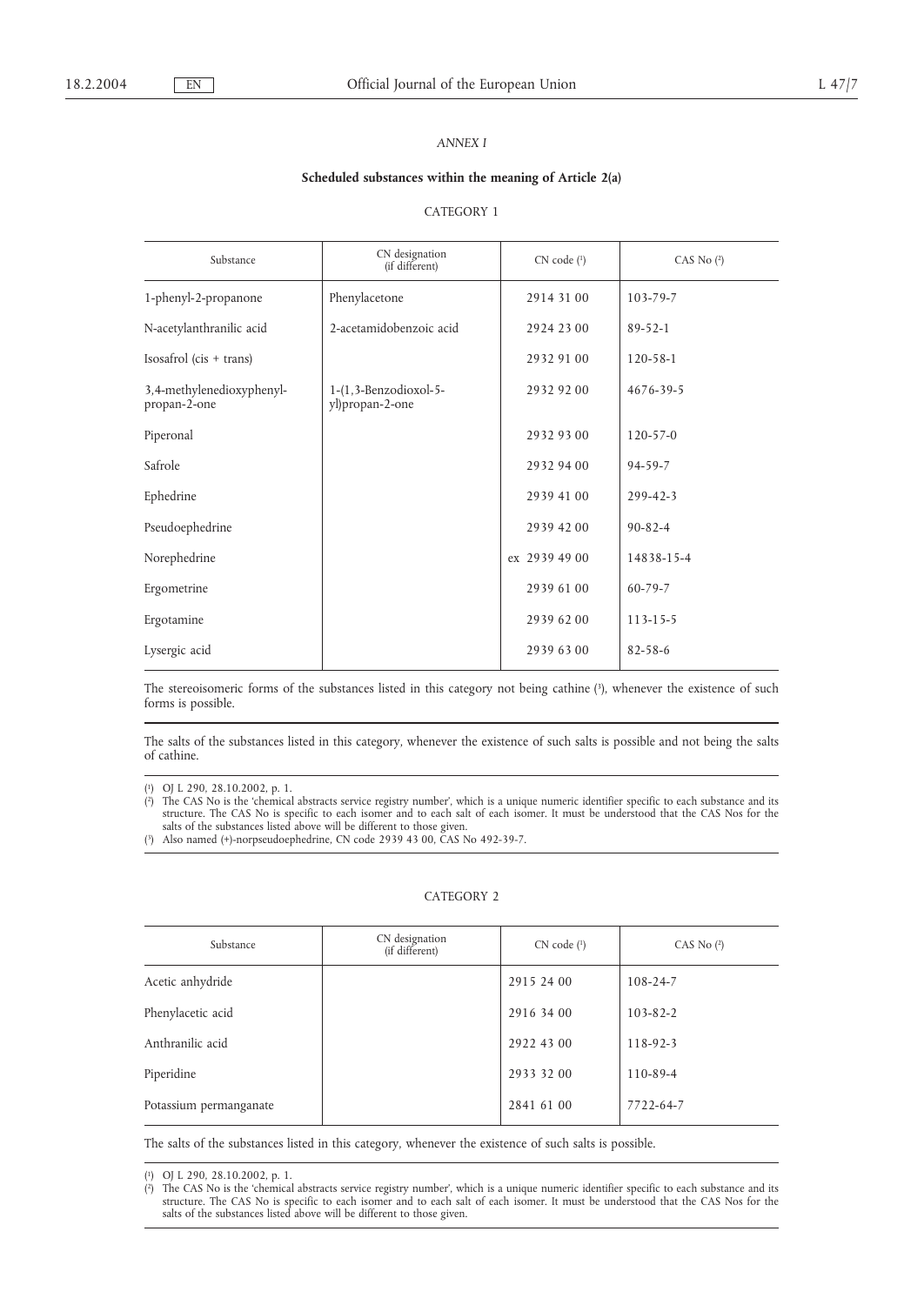# CATEGORY 3

| Substance         | CN designation<br>(if different) | CN code (1) | CAS No $(2)$  |
|-------------------|----------------------------------|-------------|---------------|
| Hydrochloric acid | Hydrogen chloride                | 2806 10 00  | 7647-01-0     |
| Sulphuric acid    |                                  | 2807 00 10  | 7664-93-9     |
| Toluene           |                                  | 2902 30 00  | 108-88-3      |
| Ethyl ether       | Diethyl ether                    | 2909 11 00  | $60 - 29 - 7$ |
| Acetone           |                                  | 2914 11 00  | $67 - 64 - 1$ |
| Methylethylketone | Butanone                         | 2914 12 00  | $78-93-3$     |

The salts of the substances listed in this category, whenever the existence of such salts is possible and not being the salts of hydrochloric acid and sulphuric acid.

( 1) OJ L 290, 28.10.2002, p. 1.

( 2) The CAS No is the 'chemical abstracts service registry number', which is a unique numeric identifier specific to each substance and its structure. The CAS No is specific to each isomer and to each salt of each isomer. It must be understood that the CAS Nos for the salts of the substances listed above will be different to those given.

# *ANNEX II*

| Substance                       | Threshold      |  |  |
|---------------------------------|----------------|--|--|
| Acetic anhydride                | 100 1          |  |  |
| Potassium permanganate          | $100$ kg       |  |  |
| Anthranilic acid and its salts  | $1$ kg         |  |  |
| Phenylacetic acid and its salts | $1 \text{ kg}$ |  |  |
| Piperidine and its salts        | $0,5$ kg       |  |  |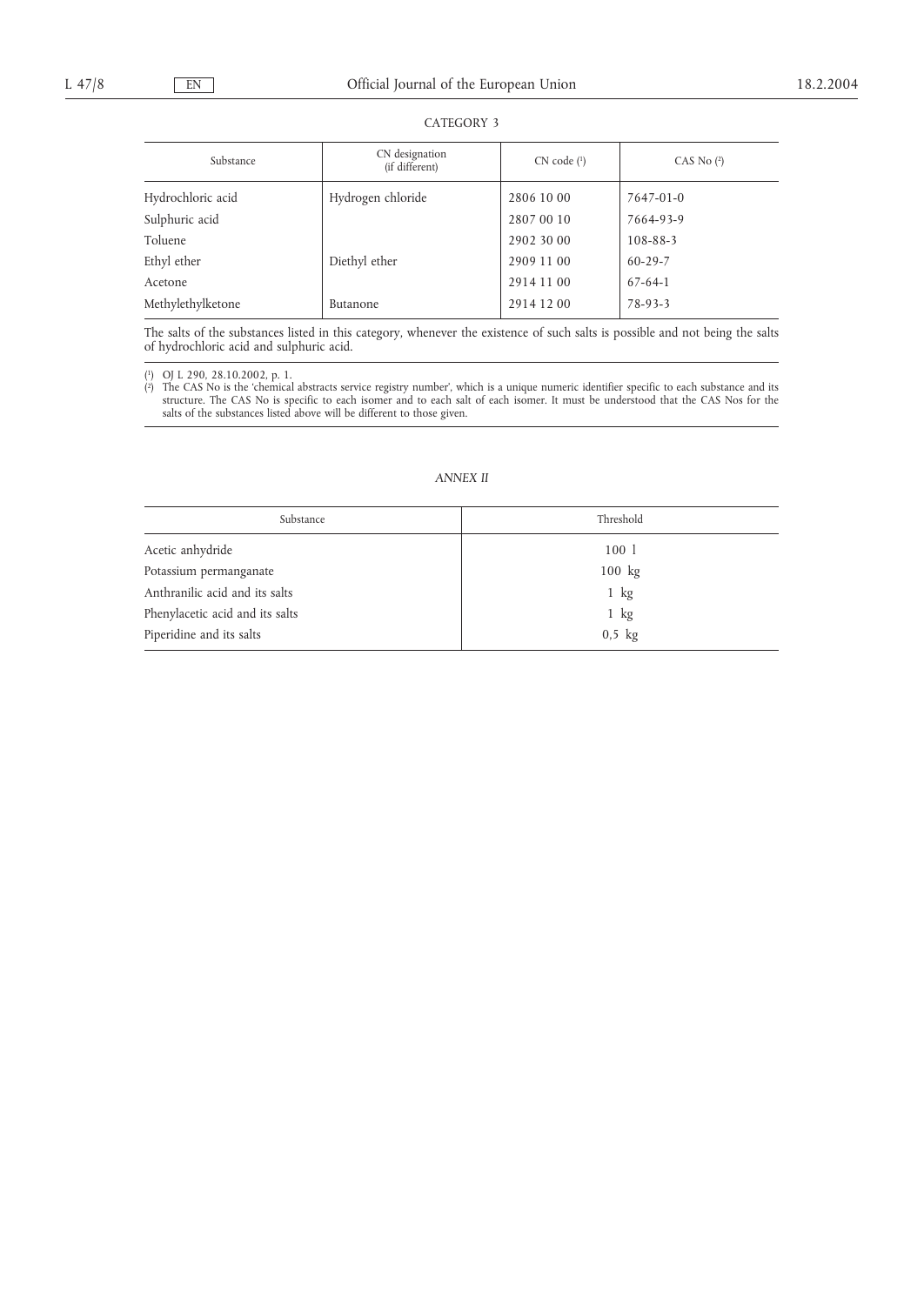# *ANNEX III*

# 1. **Model declaration relating to individual transactions (category 1 or 2)**

| CUSTOMER DECLARATION OF SPECIFIC USE(S) OF THE SCHEDULED CATEGORY 1 OR 2 SUBSTANCE<br>(individual transactions)                                                                                                                                                                               |
|-----------------------------------------------------------------------------------------------------------------------------------------------------------------------------------------------------------------------------------------------------------------------------------------------|
| I/We,                                                                                                                                                                                                                                                                                         |
|                                                                                                                                                                                                                                                                                               |
|                                                                                                                                                                                                                                                                                               |
|                                                                                                                                                                                                                                                                                               |
| (delete as appropriate)                                                                                                                                                                                                                                                                       |
| (name and address of the authority)                                                                                                                                                                                                                                                           |
|                                                                                                                                                                                                                                                                                               |
| (delete as appropriate)                                                                                                                                                                                                                                                                       |
| have ordered from                                                                                                                                                                                                                                                                             |
|                                                                                                                                                                                                                                                                                               |
|                                                                                                                                                                                                                                                                                               |
|                                                                                                                                                                                                                                                                                               |
| the following substance                                                                                                                                                                                                                                                                       |
|                                                                                                                                                                                                                                                                                               |
|                                                                                                                                                                                                                                                                                               |
|                                                                                                                                                                                                                                                                                               |
|                                                                                                                                                                                                                                                                                               |
|                                                                                                                                                                                                                                                                                               |
| I/We hereby certify that the substance referred to above will not be re-sold or otherwise supplied to any other customer unless<br>the latter furnishes a declaration of use in accordance with this model or, for category 2 substances, a declaration relating to<br>multiple transactions. |
| (in block capitals)                                                                                                                                                                                                                                                                           |
|                                                                                                                                                                                                                                                                                               |